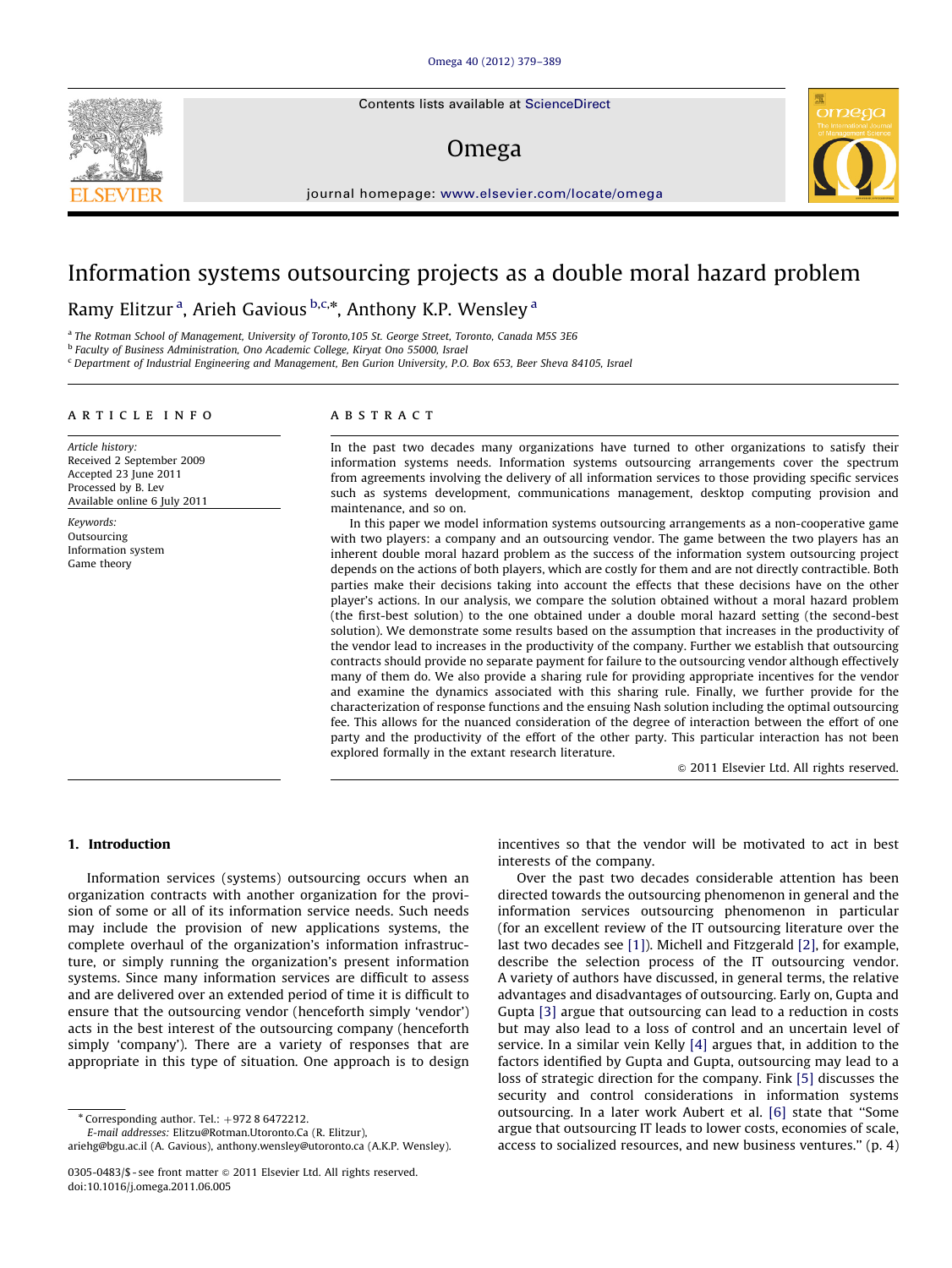Aubert et al. [\[6\]](#page--1-0) further identify a variety of risks associated with outsourcing including hidden costs, contractual difficulties, service debasement, and loss of organizational competencies. A much more extensive review of research investigating benefits associated with outsourcing is provided by Dibbern, Goles, Hirschheim, and Jayatilaka [\[26](#page--1-0)]. Clearly the nature and significance of the benefits and risks associated with outsourcing are contingent on both the nature and the range of activities which are outsourced.

Papers directed towards the theoretical analysis of the economics of outsourcing span about the same period as those addressing the outsourcing phenomenon in general. However, typically this research is presaged by seminal work in the economics domain. Information system outsourcing represents a stylized setting where creation of a good or service is outsourced to one individual or organization by another independent individual or organization. To the extent that efficient markets exist these transactions are relatively uncontroversial. However, when it is difficult to specify ex-ante the specifications for the product or service and there are significant uncertainties associated with the development of the product or service, and associated costs, outsourcing may become challenging.

Williamson [\[7\]](#page--1-0) recognized that prior work in classical economics did not provide an explanation as to why transactions would be performed within the organization rather than mediated through the market. As such, his work on transaction cost economics (TCE) recognized the potential existence of opportunism on the part of the individual, or organization, providing outsourcing services and the need for monitoring to reduce the likelihood of opportunistic behavior. Clearly sans monitoring TCE faces significant information asymmetries.

Recently Jiang et al. [\[8\]](#page--1-0) have utilized a real option-based approach to investigating a generic outsourcing situation (in their case related to the Beijing Olympic Games). This approach has not, however, been focused on information systems outsourcing even though Jiang et al.'s analysis embraces two key characteristics of information systems outsourcing namely uncertainty and rapidly time-sensitive costs.

An alternative modeling approach involves the principle/agent approach with information asymmetries. In the following section we will review the research literature that represents previous examples of attempts to use economics derived models of information systems and indicate the location of our research in the domain.

#### 2. A review of the research literature

#### 2.1. The information systems and economics literature

One of the first papers to attempt to develop an economic framework for analyzing outsourcing contracts is Richmond et al. [\[9\]](#page--1-0). Their analysis uses the concept of incomplete contracting and focuses on systems development. It differentiates between a user group and a development group that may be located in the same organization (in-sourcing) or in a different organization (outsourcing). In contrast with our approach, they use simulations, instead of closed-form solutions, to investigate whether in-sourcing dominates outsourcing. They note that while in some cases in-sourcing dominates outsourcing this is not always the case.

Wang et al. [\[10\]](#page--1-0) provide a formal analysis of contractual structures for custom software developments though without explicitly representing double moral hazard. They also consider a somewhat more nuanced consideration as to the nature of insourcing by introducing central management as a communications mediator and budget balancer. As with earlier work modeling the

systems development process, they use a two-stage model. In their subsequent analysis the authors both provide intuitions derived from their formal modeling approach and also numerical analysis. They demonstrate a mechanism that can achieve the first-best solution for internal sourcing in situations where there are information asymmetries between the user group and the development group. They further note that in order for outsourcing to dominate internal sourcing the external developer must have considerable cost advantages.

As we have indicated above one common approach to modeling situation where one party develops a product or service for another is the principal/agent model. In the first instance it would appear that the challenge for the principal is that the agent may not exert optimal effort. Thus, this approach incorporates a single moral hazard dimension to outsourcing. Elitzur and Wensley [\[11\]](#page--1-0) utilize a principal/agent game-theoretic approach to model information systems outsourcing arrangements. Their approach makes the traditional assumptions with respect to the principal/agent model. Their study focuses on designing contracts to deal with two types of moral hazard—one relating to the effort expended by the outsourcing vendor in providing the outsourced service and one relating to the outsourcing vendor's potential use of confidential information for his own benefit. They further establish a variety of propositions with respect to optimal contract characteristics in this situation.

Whang [\[12\]](#page--1-0) has also investigated the outsourcing of information systems development from an economic perspective. In particular, he models information systems development as a multi-stage process. However, Whang [\[12\]](#page--1-0) does not take into account important uncertainties with respect to the development project relating to changing requirements and the revision of estimates of the cost and value of the development project. Further, given the analytic approach adopted by Whang [\[12\],](#page--1-0) he is unable to take into account information asymmetries or moral hazard issues that arise as a result.

Subsequent to Richmond et al. [\[9\]](#page--1-0) and Whang [\[12\]](#page--1-0) a considerable body of literature has grown up that addresses the application of many different research approaches to many different aspects of the outsourcing phenomenon.

Interestingly, in spite of an increasing body of research literature focused on the outsourcing phenomenon few researchers have extended game-theoretic modeling approaches along the lines initiated by Richmond et al. [\[9\]](#page--1-0) and Elitzur and Wensley [\[11\]](#page--1-0) who, as noted above, investigated a situation involving information asymmetries and, in the latter case, single moral hazard issues that arise as a result of these asymmetries.<sup>1</sup> Neither has the information systems research literature explored the nature and impact of information asymmetries further in a principled way or focused further on moral hazard issues arising from such information asymmetries.

#### 2.2. A focused review of the economics literature addressing double moral hazard

One of the main directions for the development of principal/agent models of information systems outsourcing would be to investigate situations where double moral hazard is likely to occur. We provide a more extended rationale for this later on when we introduce the particular model but, in essence, information systems outsourcing arrangements are characterized by the fact that both parties exert effort that is unobservable by the other party. This gives rise to a

 $1$  An extensive review of this literature can be found in Dibbern et al. (2004). However, as we have noted, in their classification only papers by Richmond et al. [\[9\]](#page--1-0), Whang [\[12\],](#page--1-0) and Elitzur and Wensley [\[11\]](#page--1-0) are referred to in the context of extant research having a 'theoretical economic approach'.